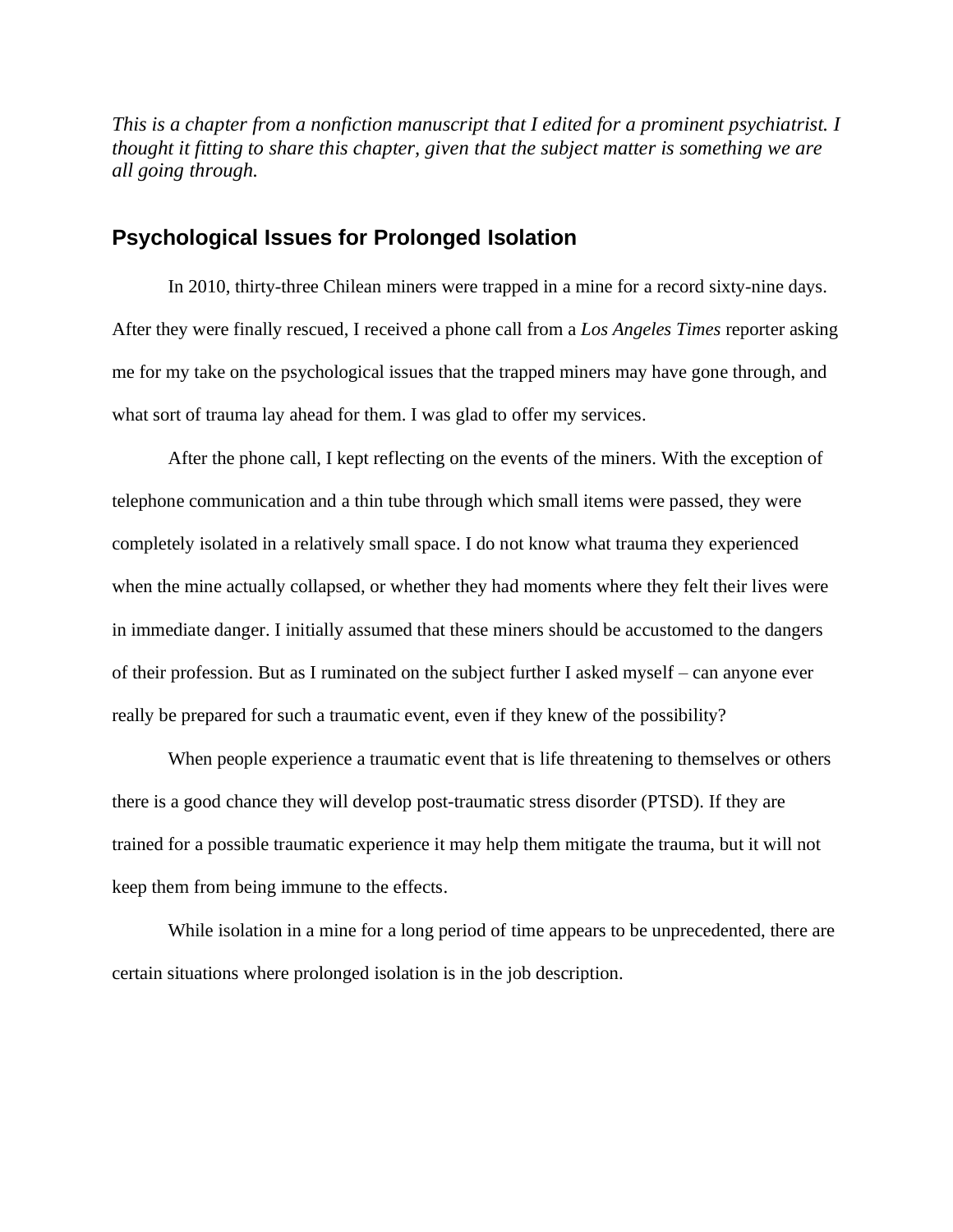## **Space Travel and Isolation**

Astronauts and cosmonauts may be isolated on space stations for long periods of time. Several years ago, a Russian cosmonaut wryly remarked, "All the conditions necessary for murder are met if you shut two men in a cabin measuring five by six meters and leave them together for two months."

With a larger group, it is less likely that there will be intense reactions between two individuals – but it certainly can happen. Reports have been divided regarding the psychological effects of astronauts during prolonged periods of isolation. Their response to prolonged isolation usually goes through three phases.

During the first phase (which usually lasts about two months) they remained busy and adapted successfully to their new environment. In the second phase, there were clear signs of fatigue and low motivation. In the final phase, the astronauts became hypersensitive, nervous and, irritable.

Regarding the much anticipated expedition to Mars, many experts have expressed concern that there is a strong possibility of death from even the smallest breach of the spaceship. The most likely cause would be a meteor or sun flare. But an even bigger danger may stem from long-term isolation in small quarters.

# **I Can Just Leave, Right?**

Other examples of people being isolated for prolonged periods of time are naval personnel on submarine missions and scientists collecting data in Antarctica. The psychological problems that arise in these environments stem from the limited amount of resources,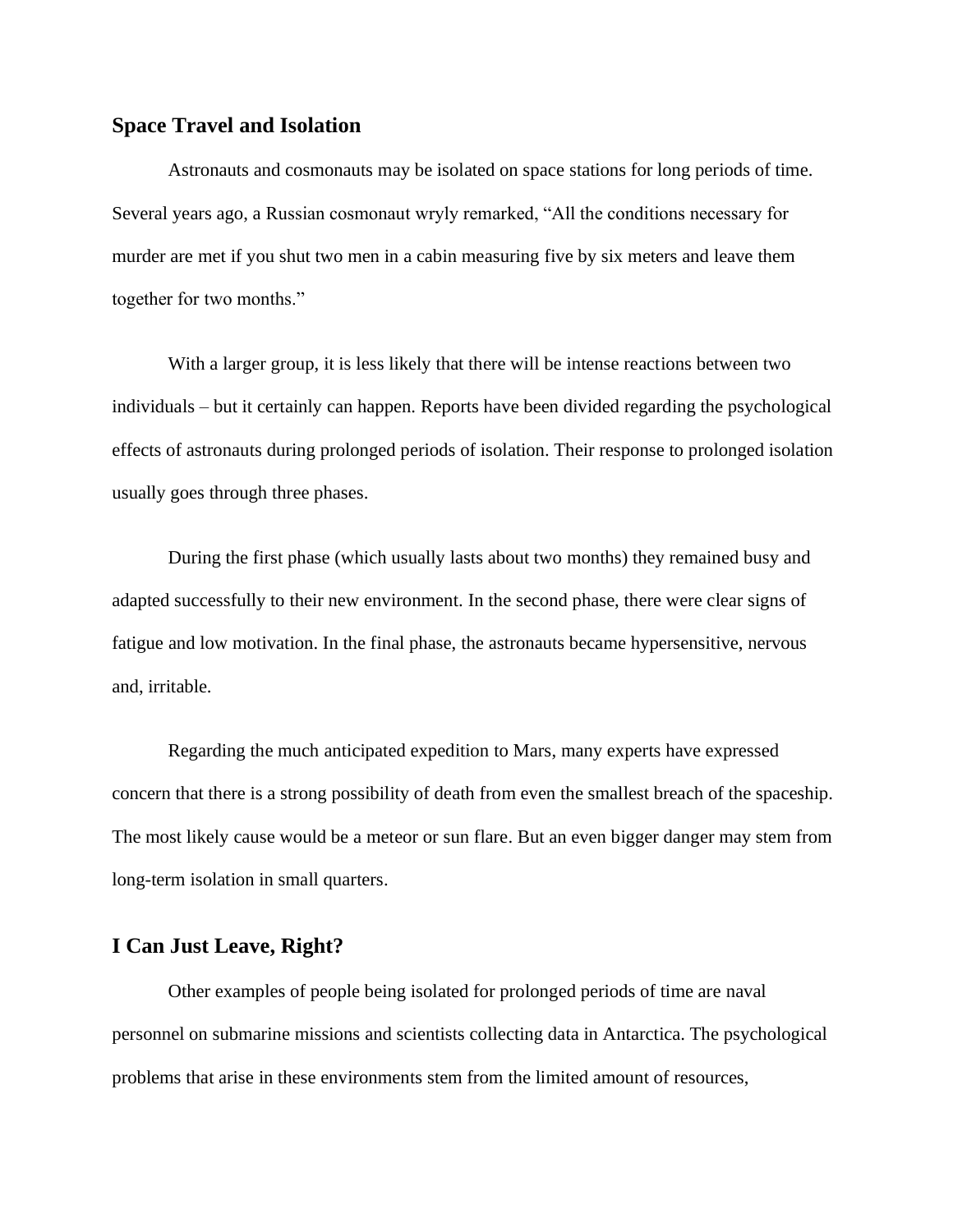unchanging social groups, social isolation, limited communication with the outside world, a selfcontained ecosystem, the constant sense of danger, physical confinement, lack of privacy, and dependence on a machine-dominated environment.

This basically defines the anticipated psychological challenges facing a trapped miner. But there are two big differences between the trapped miners and scientists in Antarctica, or the submarine personnel – the latter two chose to be in isolation, and they could leave if they had to.

### **Treatment for Prolonged Isolation**

The first rule for treating people who have been potentially traumatized by prolonged isolation is to give them the basic necessities of life: food, water, clothing, and shelter, then followed by much needed contact and communication with others. The patient needs to know they are receiving honest information and communication, and that someone is there for them.

People in a crisis situation always want to know what is going on and what is being planned for the immediate future. While it is good to supply them with as much information as possible, sometimes it does not help to give them all the 'bad news' upfront, especially if it does not serve any purpose. Sometimes it is best to ease them into information on a need-to-know basis.

It is difficult to anticipate what each individual's psychological reactions to prolonged isolation will be. This is true for the entire duration of the event as well as the aftermath. Perhaps the best indication is how they have handled previous trauma. Notably, the presence of severe mental illness does not predict a severe reaction. For example, during World War II in Europe, there was a diminution of existing mental disease compared to peacetime.